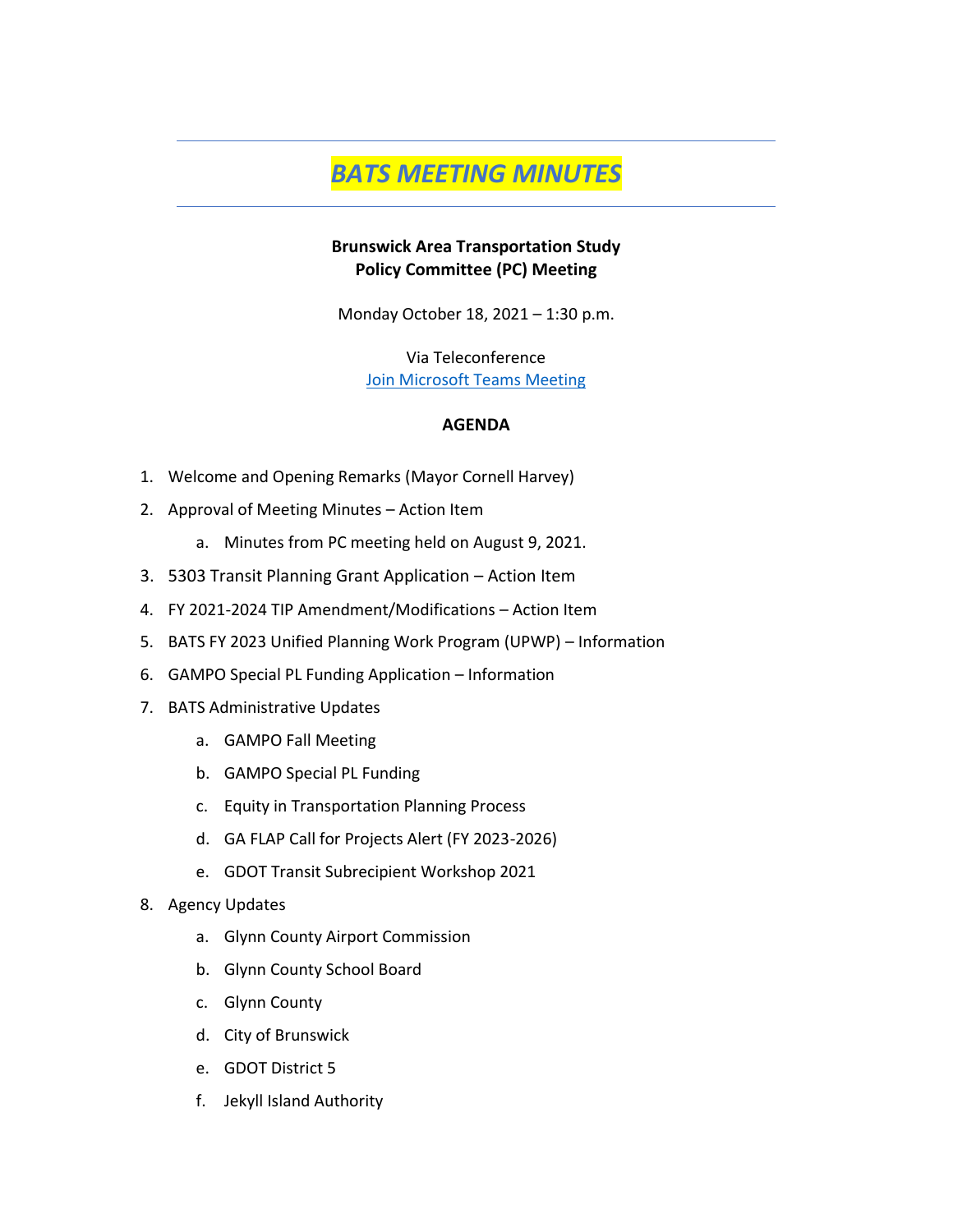- g. Transit Agencies
- h. Other Items
- i. Public Comment
- 9. Adjourn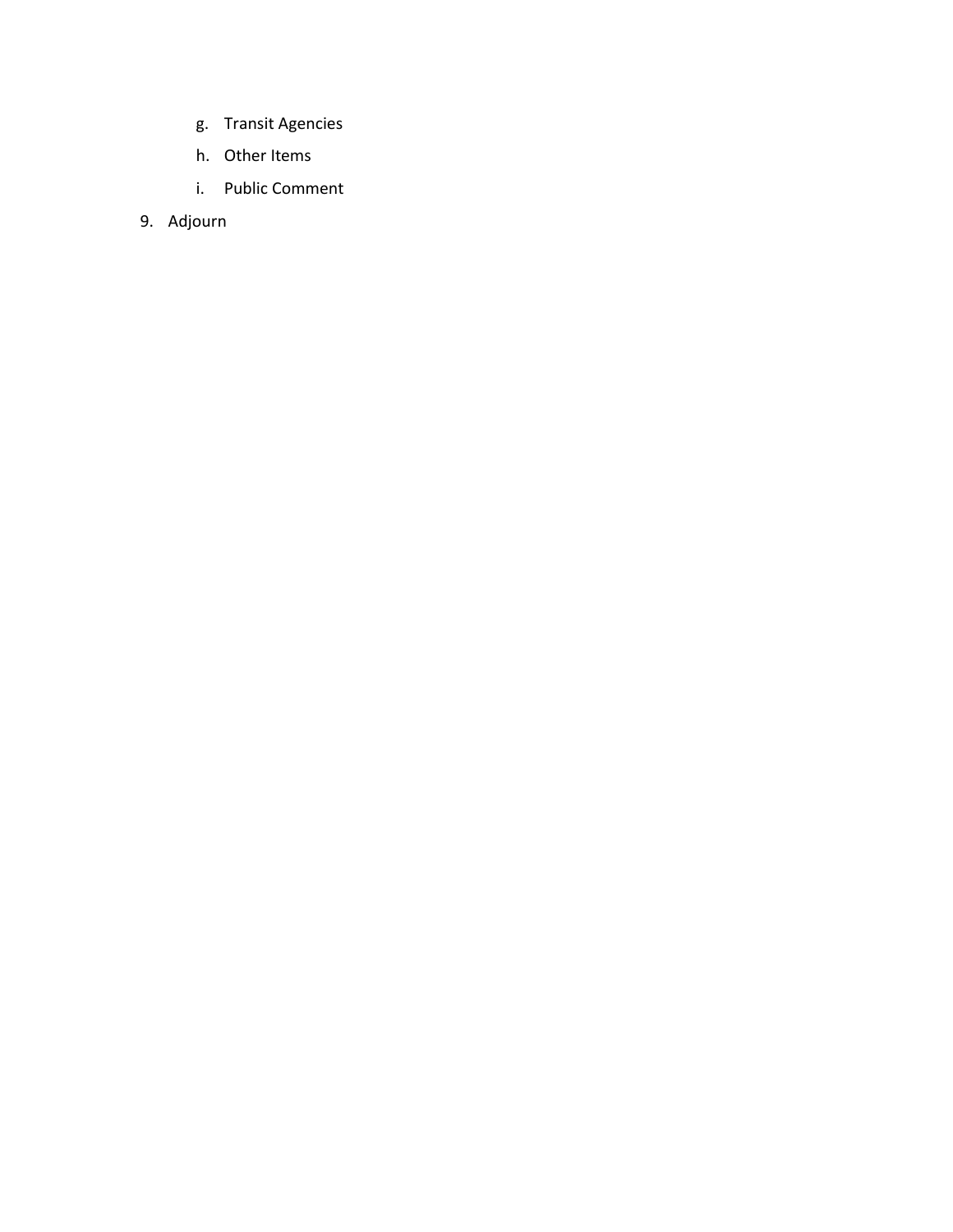## **Brunswick Area Transportation Study Policy Committee Meeting Minutes**

Monday October 18, 2021 - 1:30 p.m. Via Teleconference

## **ATTENDEES**

Committee Members Cornell Harvey, Mayor, City of Brunswick (BATS PC Chairman) Walter Rafolski, Glynn County Board of Commissioners Pamela Thompson Glynn County Community Development C. Jones Hooks, Jekyll Island Authority Julie Martin, City of Brunswick Robert Burr, Glynn County Airport Commission Jim Gilligan, BATS CAC Chairman Cassius Edwards, GDOT Radney Simpson, GDOT Ned Green, GDOT Planning Tom Caiafa, GDOT Planning John Hunter, Planning & Zoning, City of Brunswick

#### Others

Rachel Hatcher, Senior Planner, RS&H Vishanya Forbes, Transportation Planner, RS&H Ian Newman, Transportation Planner, RS&H Ann-Marie Day, FHWA Katie Proctor, GDOT District 5 Terra Winslett, Glynn County Airport Garrow Alberson, City of Brunswick Erin Granados, Forward Brunswick Melissa Phillips, Glynn County Engineering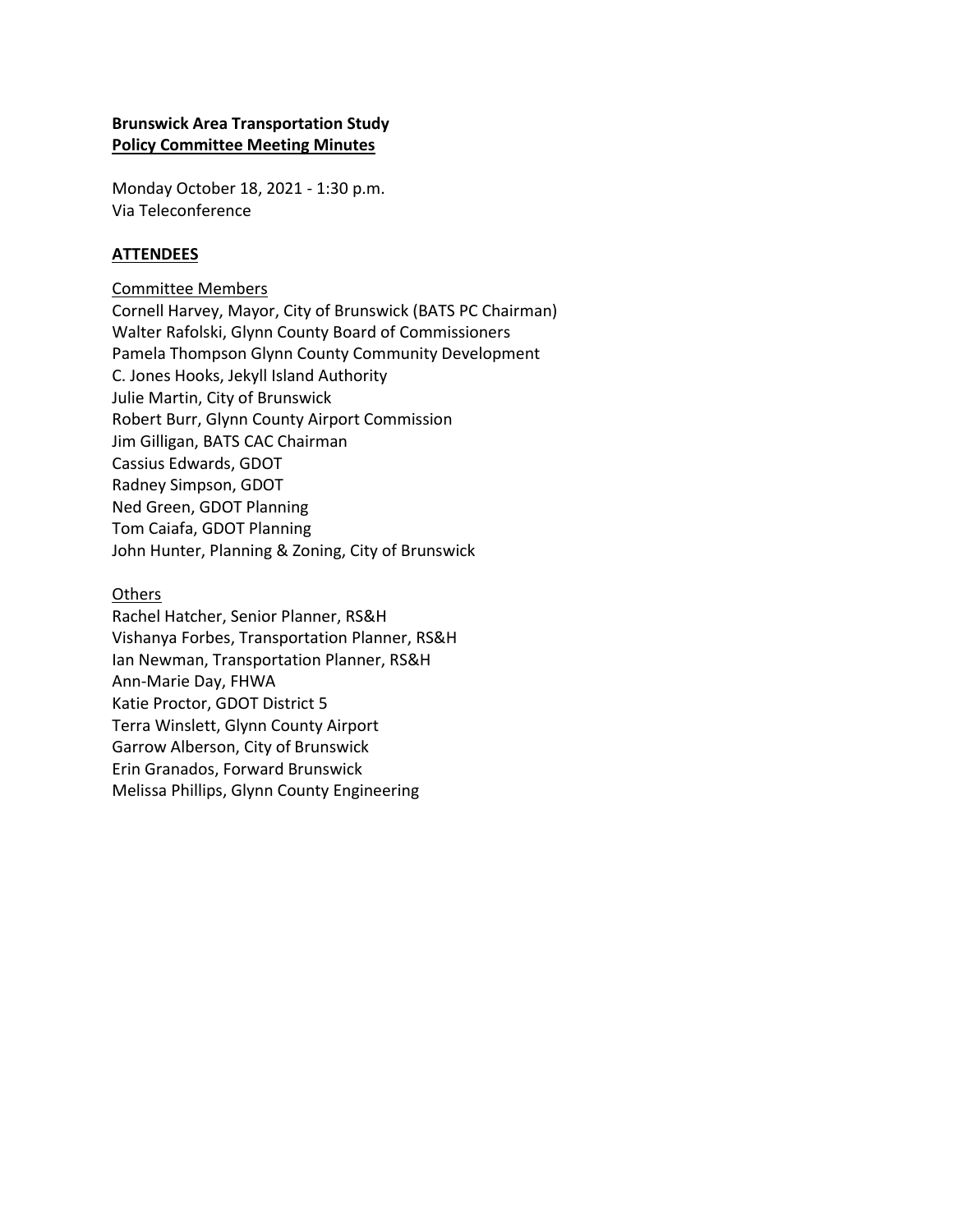#### **1. Welcome and Opening Remarks.**

The meeting was called to order at approximately 1:30 P.M. by Mayor Cornell Harvey, Chairman of the BATS Policy Committee. Mayor Harvey gave a brief welcome. Ms. Forbes performed a roll call.

## **2. Approval of Meeting Minutes – Action Item**

## **a. Minutes from PC meeting held on August 9, 2021**

Chairman Harvey called for a motion to approve the meeting minutes from the Policy Committee meeting held on August 9, 2021. A motion was made by Ms. Martin with a second made by Mr. Rafolski. The motion unanimously passed.

## **3. 5303 Transit Planning Grant Application – Action Item**

Ms. Forbes presented this agenda item. Ms. Forbes stated there were updates pertaining to the 5303 Transit Planning Grant Application ahead of the November 1st deadline. She mentioned that this is being brought one cycle of meetings in advance, since the Policy Committee does not meet until December. This agenda item was presented to the TCC and CAC and both committees moved to recommend action from the PC. She added that the current UPWP includes the estimated funding for FY 2023. This is being brought as a refresher before the application is put together for the November 1, 2021, deadline.

The application process opened on the 10<sup>th</sup> of September, and BATS staff will submit the application prior to the application deadline by the 1<sup>st</sup> of November, hear back from GDOT on funding allocations in March of next year and these funds will come on board for the next FY which starts on July 1,2022.

She then showed the estimated funds for FTA 5303 Planning per FY 2022 UPWP. The total is a little over \$56,000 which will be pulled for FY 2023.

Chairman Harvey stated that both the TCC and CAC unanimously recommended the Policy Committee approve the FY 2023 5303 application resolution. Chairman Rafolski made a motion to approve the FY 2023 5303 application resolution and authorize the Policy Committee Chair to fully execute the grant funding application. Ms. Martin seconded. The motion passed unanimously.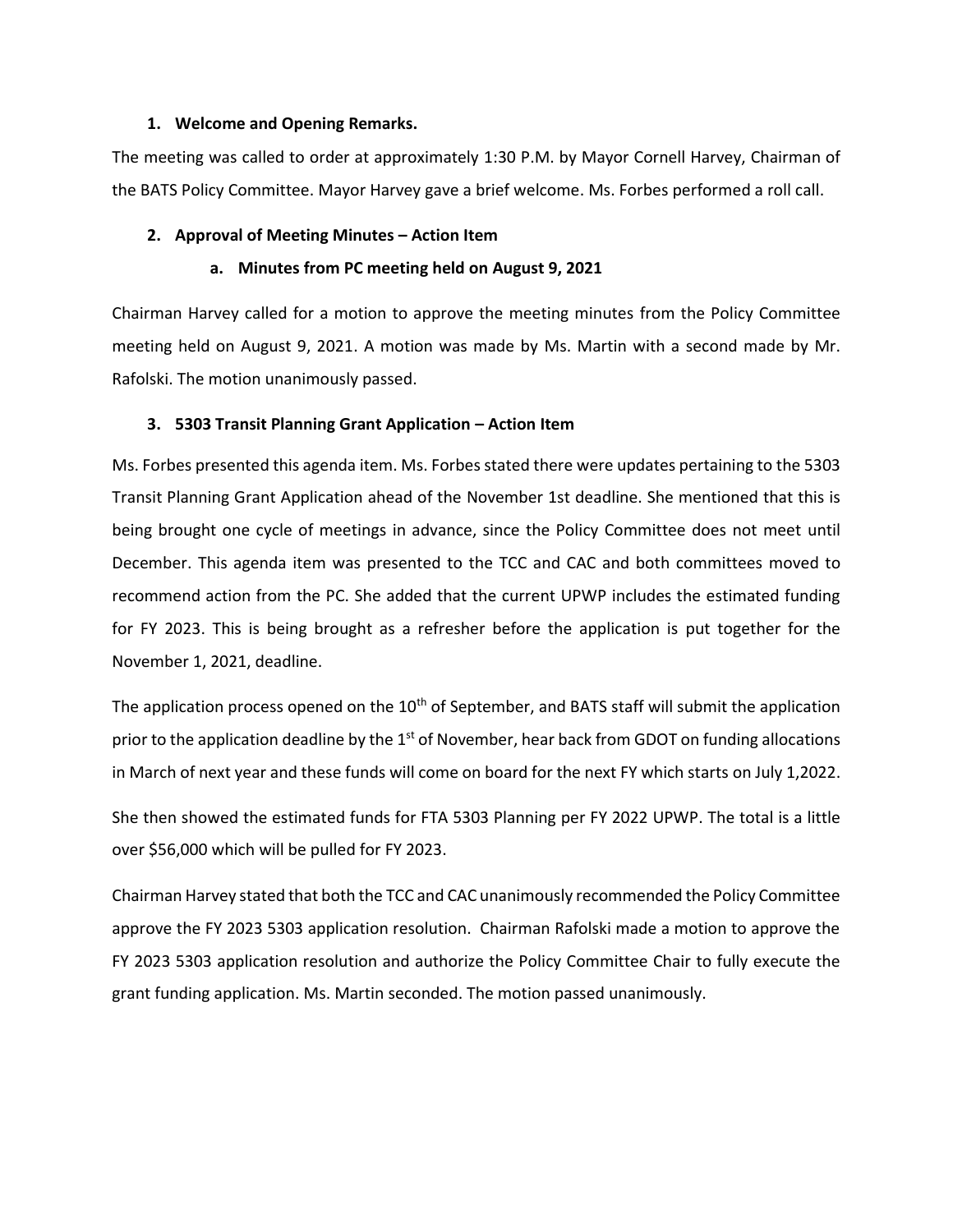#### **4. FY 2021-2024 TIP Amendment/Modifications – Action Item**

Ms. Forbes presented this agenda item. She stated that on September 10, 2021 BATS staff received a request from the GDOT Office of Planning requesting changes to the FY 2021-2024 TIP document. There is one amendment and one administrative modification. The new proposal for PI 0014914 CR 583/Sea Island Road @ Dunbar Creek on St. Simon's Island was to move the programming year for Right of Way (ROW) from 2021 to 2024, and for Construction (CST) phase program year to be pushed out from 2024 to Long Term. This is the administrative modification that has been completed and posted on the MPO website.

Ms. Forbes stated that the administrative amendment for the SR 25 Spur East @ Mackay River 3 Miles E of Brunswick bridge replacement project was to push the Right of Way (ROW) from 2021 to 2022, and the cost for Utility (UTL) increased from \$1,785,000 to \$2,247,108. The funding amount for ROW also changed from \$382,867 to \$390,524. The amendment have also been published on the website, but approval from the Policy Committee is needed to release this for a 30-day public comment period as there has been a significant change in the funding amount for the Mackay River project.

Chairman Rafolski made a motion to approve the FY 2021-2024 TIP amendment per GDOT's request and release for a 30-day public comment period. Ms. Martin seconded.

Mr. Burr asked for clarification that these are both DOT projects, and Chairman Harvey confirmed that they are.

There were no additional questions or comments.

The motion was then passed unanimously.

#### **5. BATS FY 2023 Unified Planning Work Program (UPWP) – Information**

Ms. Forbes presented this agenda item. She reminded committee members that the draft FY 2023 UPWP is currently under development. It is being worked on to be sent to oversight agencies for review. She stated that BATS staff circulated a form following the PC meeting held on July 12, 2021, to allow committee members to provide input regarding planning priorities for the draft FY 2023 UPWP. Ms. Forbes mentioned that the feedback received from the CAC has been incorporated into the draft document.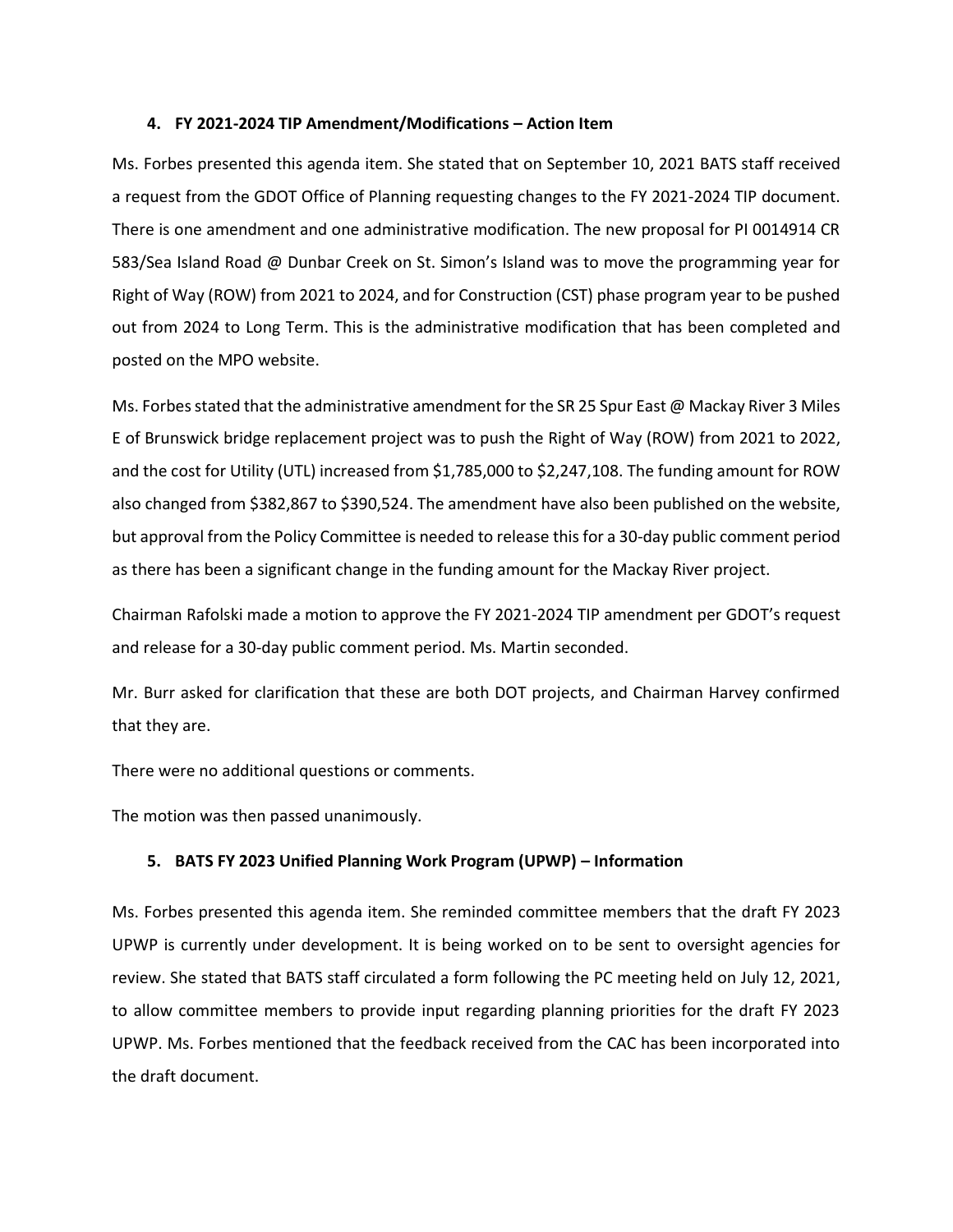She added that BATS staff received an update at the GAMPO 2021 Fall meeting and that staff is working on incorporating the MTP schedules and strategies into the draft UPWP. She explained the UPWP schedule of activities, including the current phase of developing the draft document, and that at the next TCC meeting, the draft UPWP will be presented to the TCC for review.

She asked for any questions or comments on this agenda item. Chairman Harvey asked if this is for information only and Ms. Forbes confirmed.

#### **6. GAMPO Special PL Funding Application**

Ms. Forbes presented this agenda item. She reminded those on the call that the next round of GAMPO Special PL funding applications are due in the spring (March 2022). This funding cannot be used for PE, ROW, or CST but for the planning level for these projects. The funding is an 80/20 split with the federal government providing 80% of the funds and there will need to be a local sponsor for the 20%, with no minimum or maximum award in the funding size.

A project has been proposed by the county for Sea Island Road in conjunction with the project in the TIP #0014914: CR 583/Sea Island Road @ Dunbar Creek Bridge Replacement. An application for submittal is actively being worked on and BATS staff is in active coordination with the MPO director. This project will be included in the UPWP and passed through two cycles of MPO meetings prior to submittal in March. The proposed project must also be in coordination with the BATS MTP.

Ms. Forbes shared background concerning this project. In the MTP adopted last year, and St Simons Island Sector Study, Sea Island Rd from Frederica Rd to Demere Rd was identified as having a Level of Service (LOS) D with a 2045 projection of LOS F.

A meeting was held in August 2021 with staff, state, and local officials to discuss the current programmed project in the TIP, which is the bridge replacement schedule, as well as road closures, considerations, and draft plan. Recommendations included additional studies and to put a GAMPO Special PL corridor study application together to evaluate alternatives and scoping for a roadway and bridge widening project that could support the currently programmed bridge replacement project.

Ms. Forbes presented the map with the updated segments and limits of the project. She showed a table from the 2045 MTP that showed the Sea Island Road between Demere Road and Frederica Road with a Volume to Capacity (V/C) ratio with a 0.77 score and a level of service  $D -$  according to 2015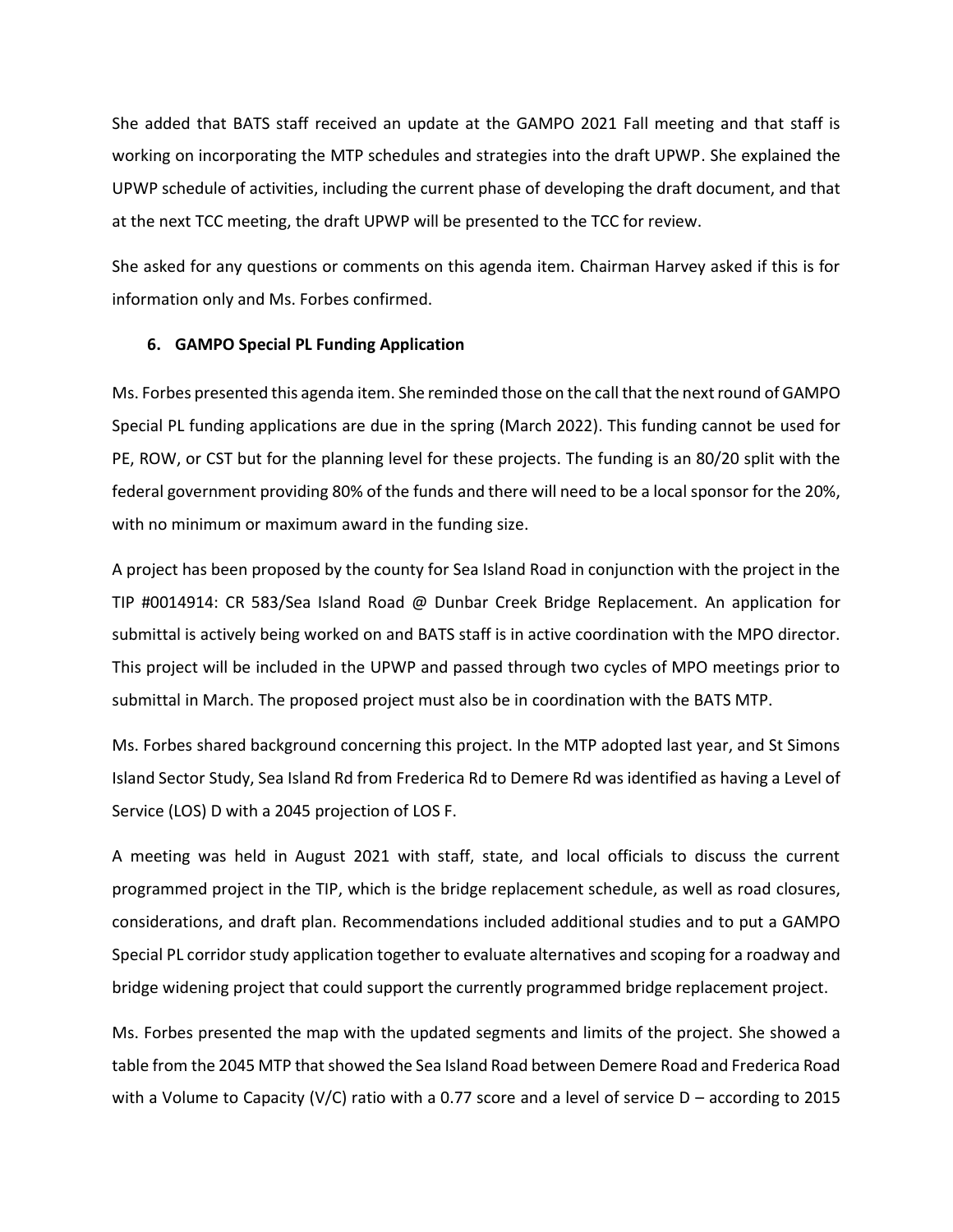"Base-Year" Network data. She briefly highlighted the 2045 "Do-Nothing" Network scenario table which showed the corridor having a V/C ratio of 1.01 and LOS F.

Ms. Martin asked if this project dealt solely with the bridge or if there was forethought given to this portion of Sea Island Rd as well as the rest of Sea Island Rd, for a bike path trail. She stated that if the bridge work is not taking this into consideration for others, such as bikers and pedestrians, then it would be a shortcoming.

Ms. Forbes responded that part of the GAMPO application being put together is including alignments for bicycle and pedestrian infrastructure; the current project is only for the bridge replacement.

Mr. Rafolski asked that when speaking with GDOT if there was a possibility of widening Sea Island Rd. from Frederica to Demere. He added that GDOT had informed him that BATS must first complete the study. Mr. Rafolski told those on the call that he had asked Mr. Cap Fendig if they could leave the bridge at four lanes. Mr. Rafolski reiterated that he had essentially asked Mr. Fendig if it is feasible to build a new bridge and then repair the other for bike/ped traffic.

Ms. Hatcher stated that the project PI #0014914 is exclusively for bridge replacement of the current structure. She added that the recommendations of this study would be working in tandem with this bridge replacement project.

Chairman Harvey asked how long it would take for it to be approved, and Ms. Hatcher replied that it would be an 18-month process. She mentioned that the decision is typically made on the last Monday of March 2022. Contracting with DOT typically takes approximately two months to complete, and then the solicitation process can begin once there is confirmation with intent to award. The RFP package could then be released once notice of intent is awarded. After this it is about a two-month procurement process and then a 9-month minimum timeline for a corridor study.

Mr. Burr asked if this study includes the intersections.

Ms. Hatcher responded that there are ongoing corridor studies considering improvements to these intersections, and this study would work collaboratively with the ongoing work being done on these intersections to make sure recommendations for this corridor will work collaboratively with those projects and function properly.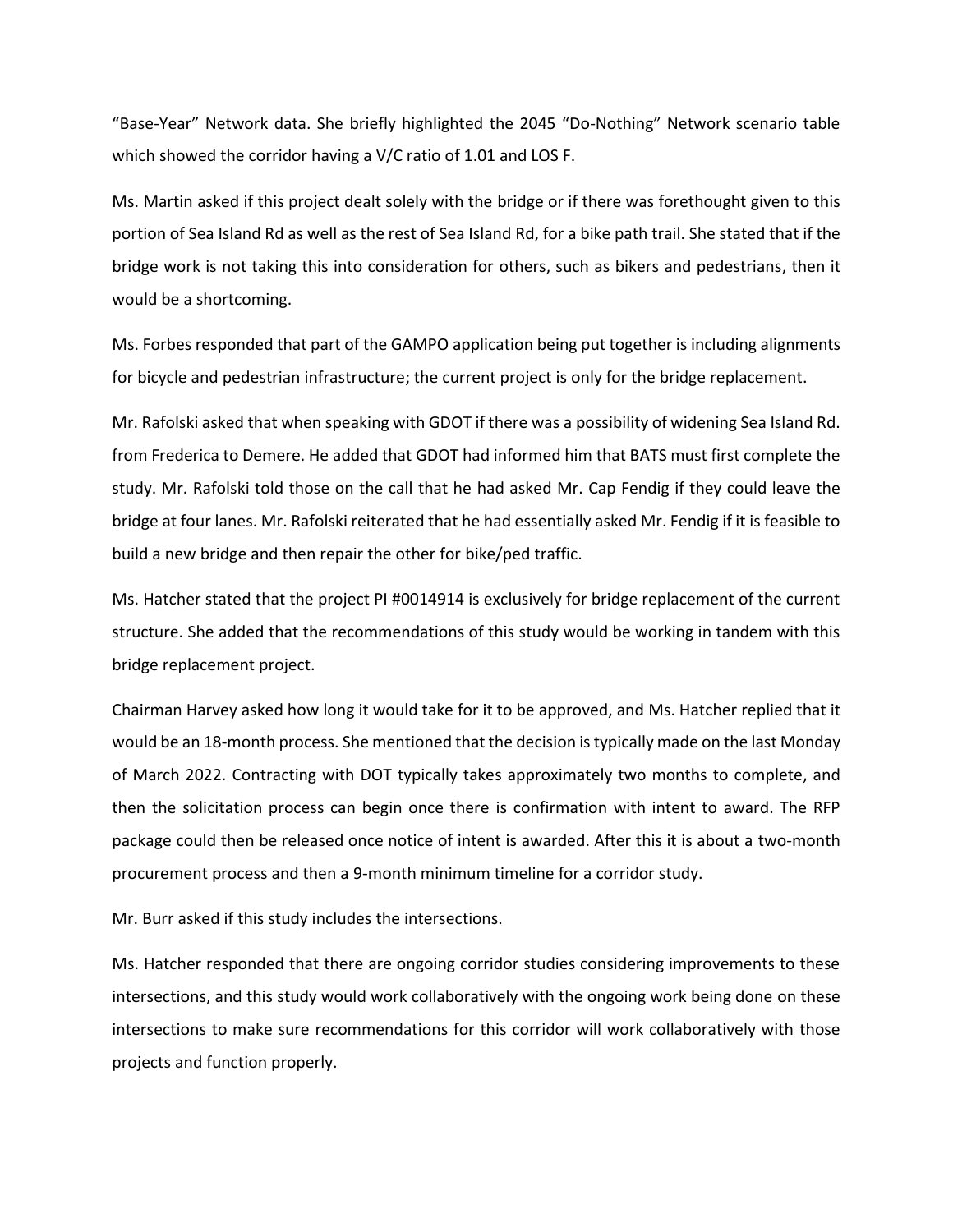Mr. Rafolski stated that work is ongoing on the Gateway and Frederica and study results should be received in November.

Ms. Thompson mentioned that the members of the PC will get the first report of the Frederica/Sea Island Rd. intersection during the PC work session on October 19<sup>th</sup> and the results from the St. Simon's Island Gateway Traffic Study at their November work session. She added that "by the time the GAMPO Special PL Funding Application is submitted, there should already be recommendations for these two intersections".

Ms. Forbes stated that the project fee is estimated to be \$120,000 with a local contribution of approximately \$24,000 and there will be presentations given to Glynn County and the BATS PC through milestones of the project. She showed the GAMPO/Special PL Funding Timeline and highlighted that in October it will be presented to the PC. The RFP has an anticipated publishing date of June.

#### **7. BATS Administrative Updates**

#### **a. GAMPO Fall Meeting**

Ms. Forbes stated that BATS staff attended the Fall GAMPO meeting on September 28, 2021. Highlights from this meeting included the Georgia Freight and Logistics Plan Update, which had its last revision in 2017 to maintain the federal FAST Act compliance and that GDOT is looking to complete additional updates. At the meeting a list of projects currently supporting the major freight and logistics movement in the area was presented. Growth occurred at the Georgia Ports including the Port of Brunswick with had over 30+% growth as well as expansions in West Central Georgia.

A statewide air cargo study was presented at the meeting, including a review of air cargo activity and forecasting for future activities and identifying the facilities that need to develop cost estimates for any updates or expansion. Status reports for the active GAMPO contracts underway include a freight and bike ped study for the DARTS MPO, the BATS Bay Street Corridor Study and the BATS MLK-Altama Bike Study with bids opened as of 9/28.

Ms. Forbes asked Ms. Thompson if there are any updates concerning the selection.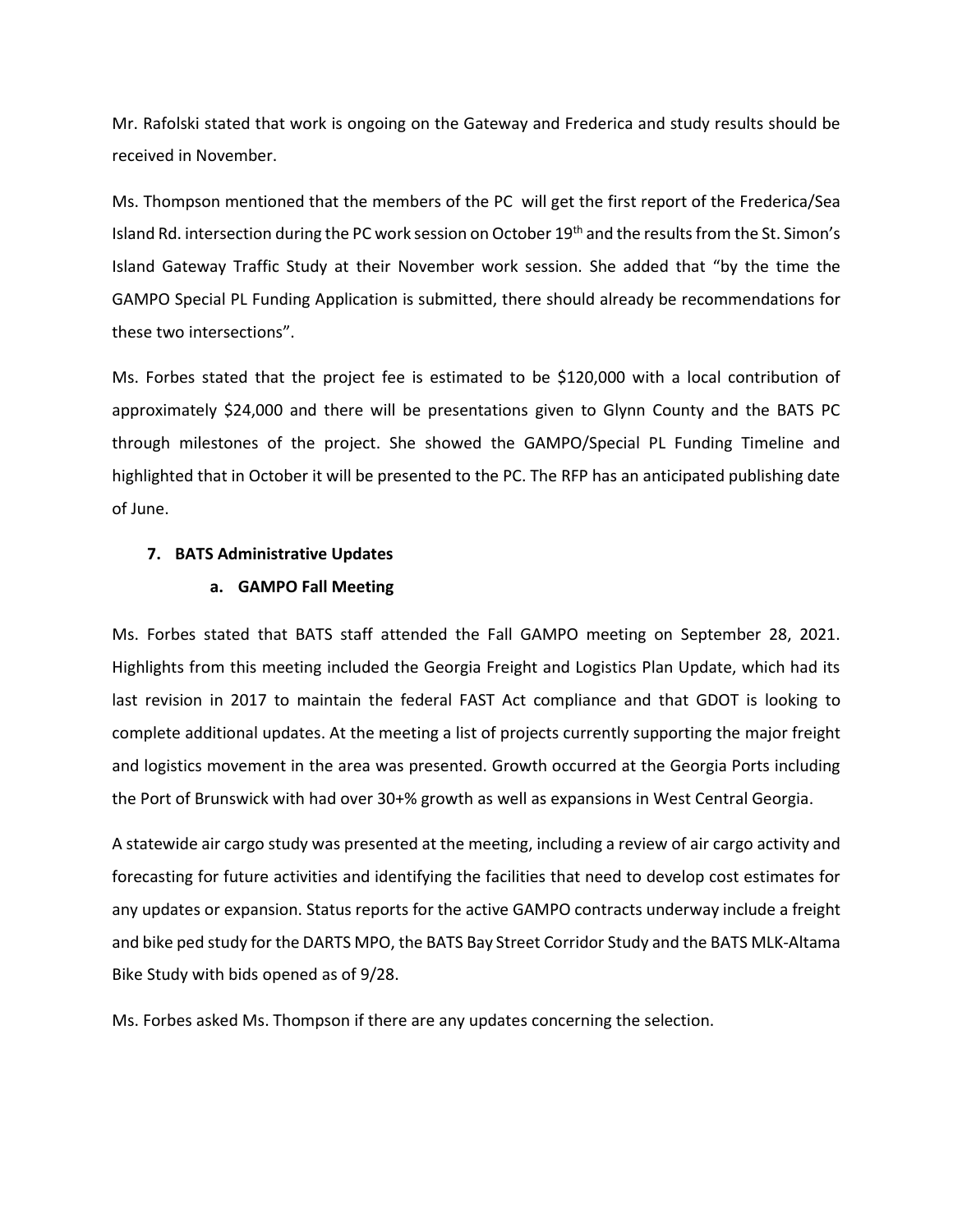Ms. Thompson responded that POND submitted a bid which has been evaluated and will go to the City of Brunswick's Finance Committee next week and to the Board of Commissioners to award the contract at the first meeting in November.

HAMPO received four proposals for their EG Miles Pkwy Corridor Study with an anticipated contract by November 1, 2021. CORE has two projects with notices to proceed in March 2021.

Ms. Hatcher stated that the importance of presenting this information is that committee members are aware of what their peer MPOs are working on, and that BATS is on track/in-line with its peers. She mentioned that throughout the state and the nation there are many corridor, bike/ped and freight studies occurring.

Ms. Forbes highlighted proposals presented, including street corridor projects, freight transportation plans, and urban flooding dynamic modeling tools for CORE and Interchange Feasibility studies and MPOs currently working on their MTP. She showed the amount in Federal funding and the amount of local match per project proposal presented at the meeting.

Ms. Forbes stated that the next GAMPO meeting will be in March 2022 which will be the meeting where we present the application previously discussed during this meeting.

#### **b. GAMPO Special PL Funding**

Ms. Forbes presented this agenda item. She stated that the MPO has included a freight plan in the unfunded section of the UPWP for the past three fiscal years. Ms. Forbes mentioned that BATS staff participated in the 2021 Brunswick MPO Freight Program Assessment Work Session hosted by FHWA on October 6, 2021. BATS staff discussed the unfunded section of the UPWP including the freight plan. She asked for feedback in putting this freight study forward for a GAMPO Special PL Funding application, though it requires a 20% local sponsor match. She presented on how this will be in the FY 2023 UPWP and that this is the time to discuss interest in moving the project forward.

Ms. Thompson mentioned that because the port is so important to both the County and the City of Brunswick that this would be a good example of BATS asking both localities to split the 20% match so that each community would only need to pay 10% for the study if there is interest.

Chairman Harvey asked if the Port Authority could be asked to help pay for this project.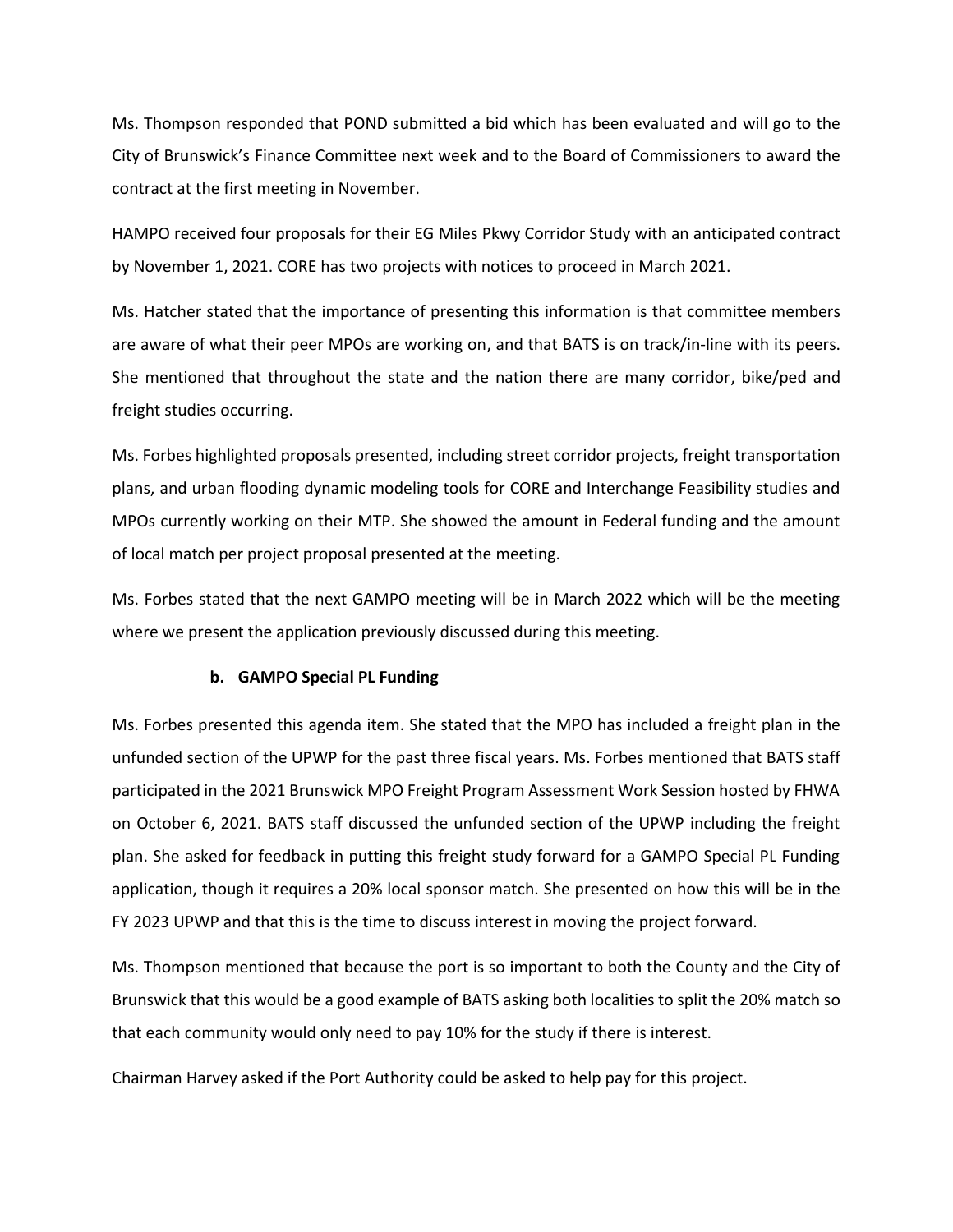Ms. Thompson responded that because of the Port's importance to both Glynn County and the City of Brunswick, the local funding should be split evenly between the two jurisdictions.

Ms. Hatcher answered Mr. Harvey's question, stating that the Ports Authority could be a funding partner but would require coordination with local partners and the Georgia Ports Authority to see if they would be interested in providing a portion of the local match.

#### **c. Equity in Transportation Planning**

Ms. Forbes spoke on this agenda item. She stated that BATS staff wanted to address this because of recent updates from FHWA. BATS staff will be working to identify potential equity deficiencies in our planning process and incorporate equity in transportation planning processes in BATS planning documents moving forward. She mentioned that equity analyses are most effective if incorporated in both the planning process as well as during the development of any transportation projects recommended during the design and cost estimation stages. She added that without incorporating equity in the process, BATS may be required to do a re-analysis moving forward.

Ms. Forbes highlighted that in the past, BATS staff has primarily looked at Environmental Justice (EJ) in planning documents for equity analysis but it is more than just EJ moving forward. Equity will need to encompass all neighborhoods and people who are affected by the processes of these projects. Once the 2020 census data becomes available, BATS staff will be using the data in a more equitable lens.

Chairman Harvey stated that he would like to see what the equity analysis entails.

Ms. Hatcher responded that this is a major area of emphasis at the national level as well as the state level and all MPOs are being asked to perform an equity analysis if one has not been completed already. She added that the BATS 2045 MTP did include an analysis about how the public were invited to participate in the planning process and that once projects were recommended, they were screened against the Title VI and EJ population demographics data to see if BATS is disproportionally impacting either negatively or positively protected populations. This is where staff traditionally looks at EJ analysis as the equity analysis but there are other analyses to consider when looking into equity analyses. This includes disparate impacts in which policies may have a negative impact on protected populations due to silence on the subject. In addition, looking for areas in which there is obstruction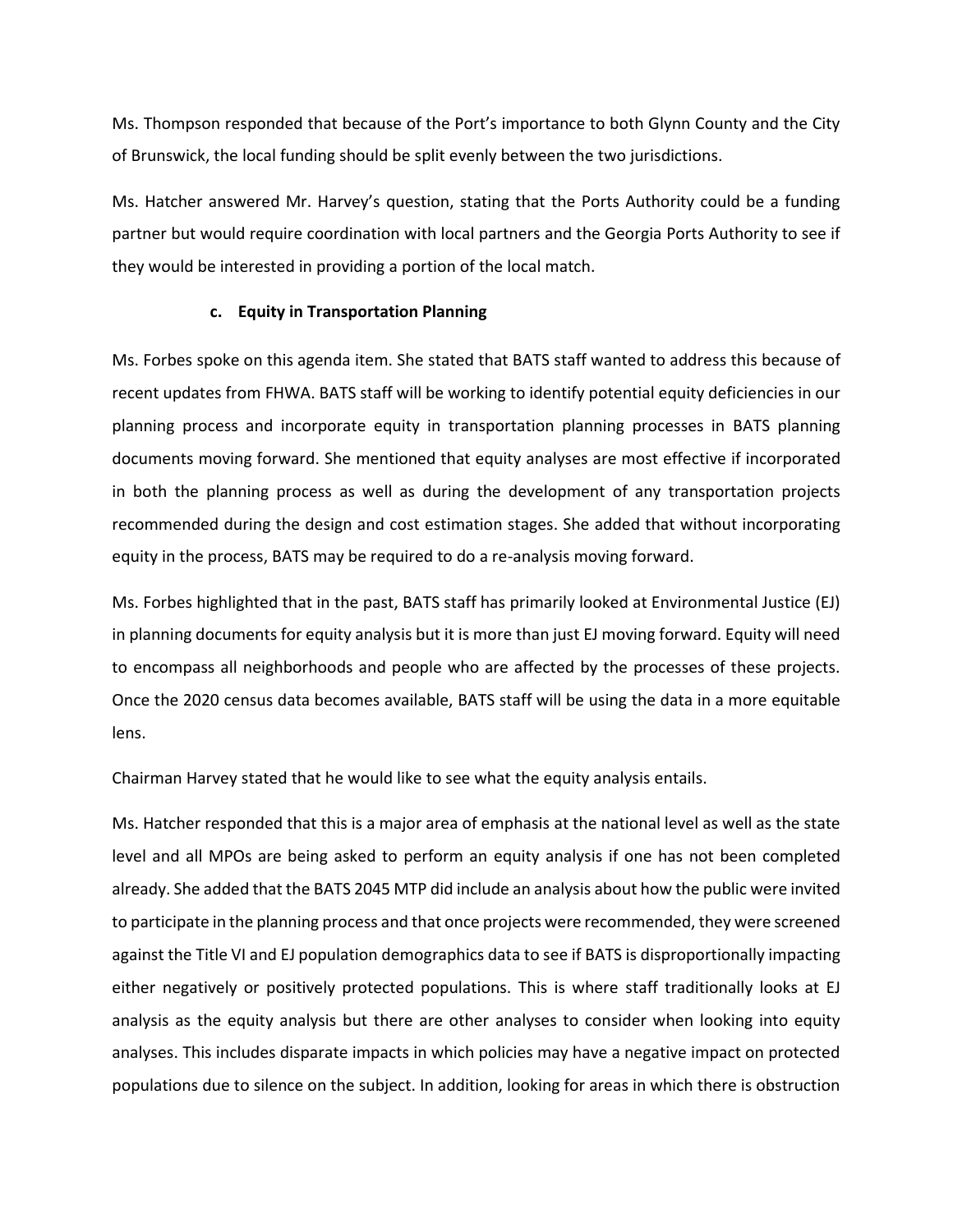or a barrier to see if there is potential shortchanging of a project that would be beneficial to a protected group.

Chairman Harvey asked if BATS is getting these protected classes involved or is BATS just saying that those populations could be hampered in the process.

Ms. Hatcher responded that BATS would be doing both – ensuring everyone has a voice to provide feedback in terms of outreach. The first analysis would be determining where concentrations of these populations are located so that information is getting dispersed to those that may have Limited English Proficiency as well as those with mobility limitations. Ms. Hatcher reiterated that all groups will be invited to be a part of the planning process to provide any feedback.

There were no additional questions or comments.

#### **d. GA FLAP Call for Projects Alert (FY 2023-2026)**

Ms. Forbes stated that the FHWA released this update in September 2021. The Federal Highway Administration – Eastern Federal Lands Highway Division (EFLHD) will be conducting another Call for Projects for the Federal Lands Access Program (FLAP) in Georgia for Federal Fiscal Years 2023 to 2026. The call for applications is starting November 1 through February 1, 2022. There will be an estimated total of \$11.3 million dollars available for programming in the state of Georgia. Ms. Forbes reminded the committee that for the Frederica Road at Christ Church Realignment project, BATS supported a FLAP funding application in FY 2018. She mentioned that the purpose of the FLAP is to provide safe and adequate transportation access to and through Federal Lands for visitors, recreationists, and resource users. The FLAP supplements state and local resources for public roads, transit systems, and other transportation facilities, with an emphasis on high-use recreation sites and economic generators. Any roadway or program within those areas, then BATS can use this funding for projects such as this, and these projects can be located on, adjacent to, or provides access to these areas. She added that staff would be happy to support any interested person that wishes to put an application together.

Ms. Martin asked if Port-owned property is considered Federal land.

Ms. Forbes responded that she believes it is not, but that she will find out and follow up with Ms. Martin following the meeting.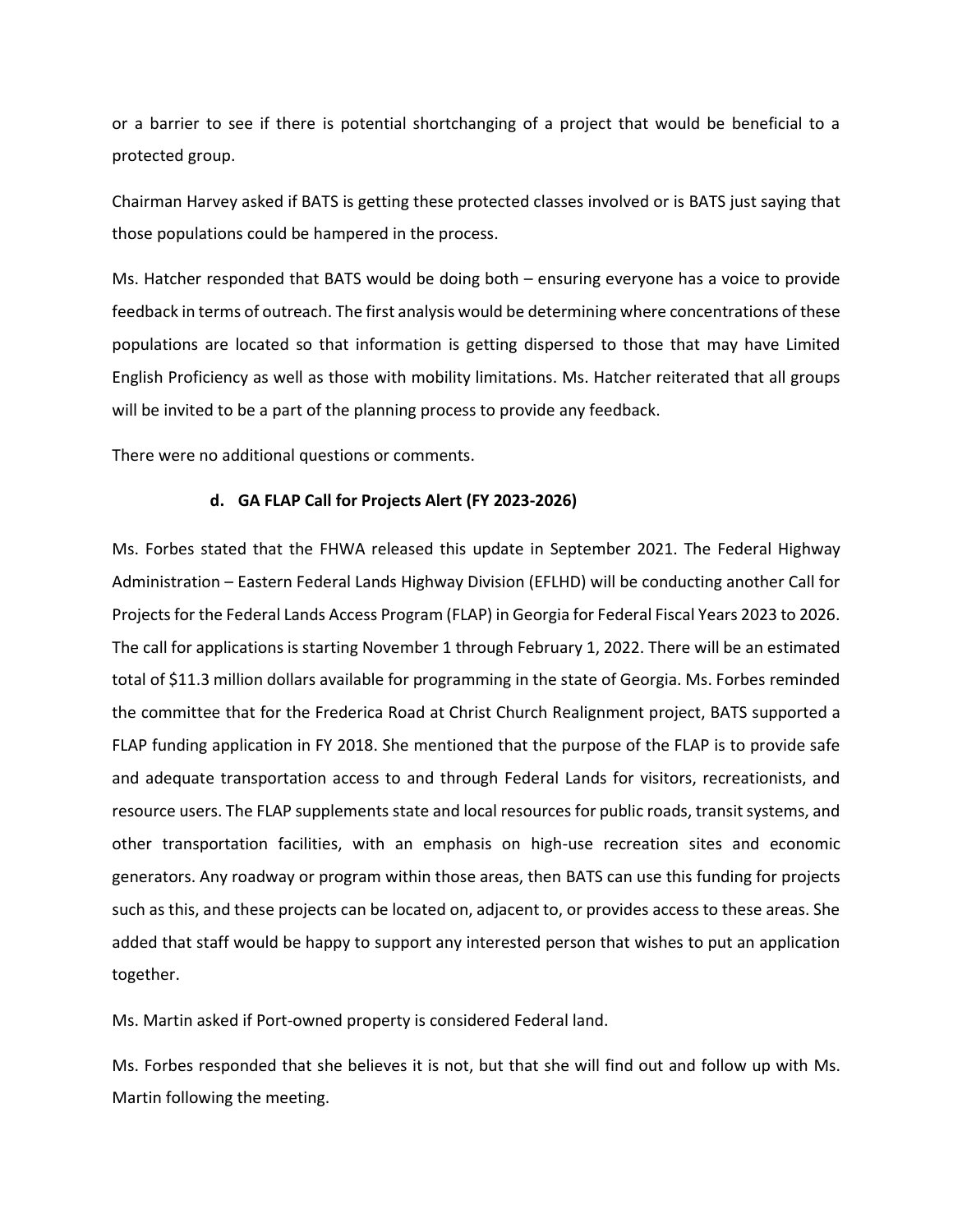#### **e. GDOT Transit Subrecipient Workshop 2021**

Ms. Forbes stated that BATS staff attended this GDOT 2-day workshop held September 8-9, 2021 and highlights of this workshop include the Transit Development Plan (TDP) Guidebook, a guidebook for the next five years of transit, the Let's Ride Campaign and Let's Ride app, which is an app promoting greater awareness of rural transit services. There was also a spotlight on new transit services that started in FY 2021, which included Valdosta, City of Gainesville, and Southern GA Rural Commission.

## **8. Agency Updates**

Chairman Harvey stated that he hoped everyone had the opportunity to look over the meeting package sent over the website, and to read through the updates provided by Ms. Forbes, Ms. Hatcher and Ms. Thompson.

#### **a. Glynn County Airport Commission**

Mr. Burr gave the update for the Glynn County Airport Commission. Mr. Burr stated that for the Brunswick Golden Isles Airport, the parking lot is finished. The calibration pad's concrete portion is finished and asphalt work has started, with an anticipated completion date within the next 30 days. For the St. Simons Island Airport, the FAA approved mitigation plans for meeting design projects.

Mr. Burr mentioned that he is a member of the Georgia Legislative Study committee and they have had four hearings on airport infrastructure for Georgia. Two hearings have been held and the last one was hosted on St. Simons on September 28, 2021. The committee is now moving into solutions on comparing to competing states. They have the attention of the Georgia State Legislature and that investments in airport infrastructure will hopefully lead to further funding in the next legislative session.

## **b. Glynn County School Board**

Ms. Forbes stated that there was no representative of the School Board on the call and that BATS staff did not receive a written update beforehand.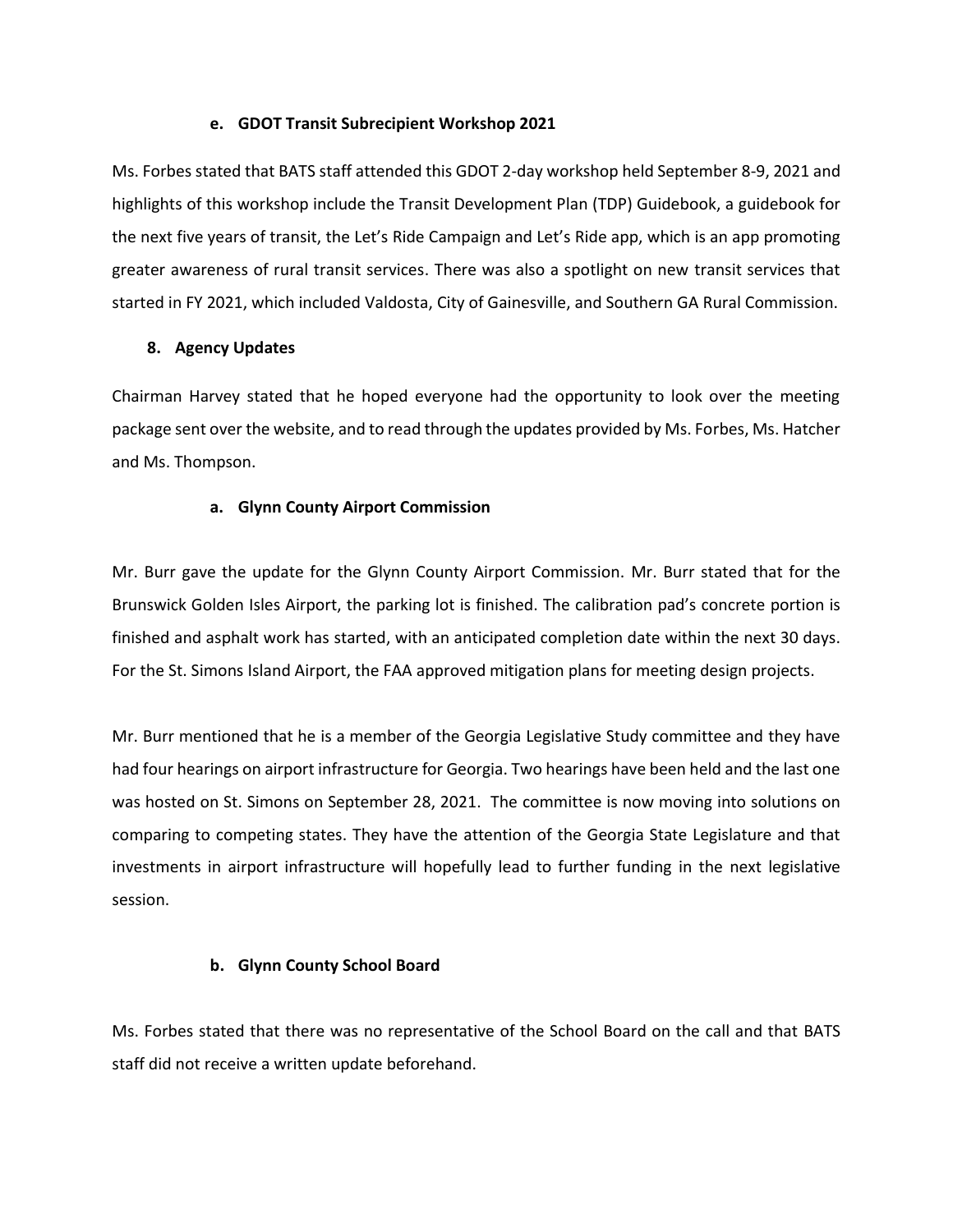#### **c. Glynn County**

Ms. Forbes stated that there is a project sheet of Glynn County updates. She mentioned it was late to be added to the website but that it is included in members' packet on the website as of this morning. She asked that if anyone had any questions, she would send them to the appropriate persons to get answered.

Chairman Harvey asked about a Frederica Road detour and an update regarding the Glynn County Transportation Project 6, GA FLAP GLYNN FRED (Frederica Road) which has the scope of realigning Frederica Road and Stevens Intersection Improvement.

Mr. Rafolski answered that they are adding an apron on the edge about 18 inches. The county did this on King's Way but are now doing this on Frederica Rd. Chairman Rafolski added that we are studying the Sea Island & Frederica Rd intersection and this area desperately needs a roundabout. He pointed to King's Way as an example of roundabout efficiency.

## **d. City of Brunswick**

Mr. Alberson gave the update for the City of Brunswick. Mr. Alberson said that they are finishing up construction on the Magnolia Park project and looking at a completion of Phase 1 in early November. The City of Brunswick has approved construction of Phase 2 and will move into this phase's eight-month construction timeline. This will put the end of this construction at mid-Summer of 2022.

Mr. Alberson added that the city has recently approved the contract for design of the boardwalk trail from Overlook Park to St. Simons Causeway. DRMP will be the consultant. They will be kicking off front-end tasks including surveying, conceptual design, and environmental assessments.

## **e. GDOT District 5**

Ms. Proctor provided the GDOT District 5 updates. Ms. Proctor reviewed the projects on GDOT's preconstruction list. She stated that the next milestone for the bridge replacement at Mackay River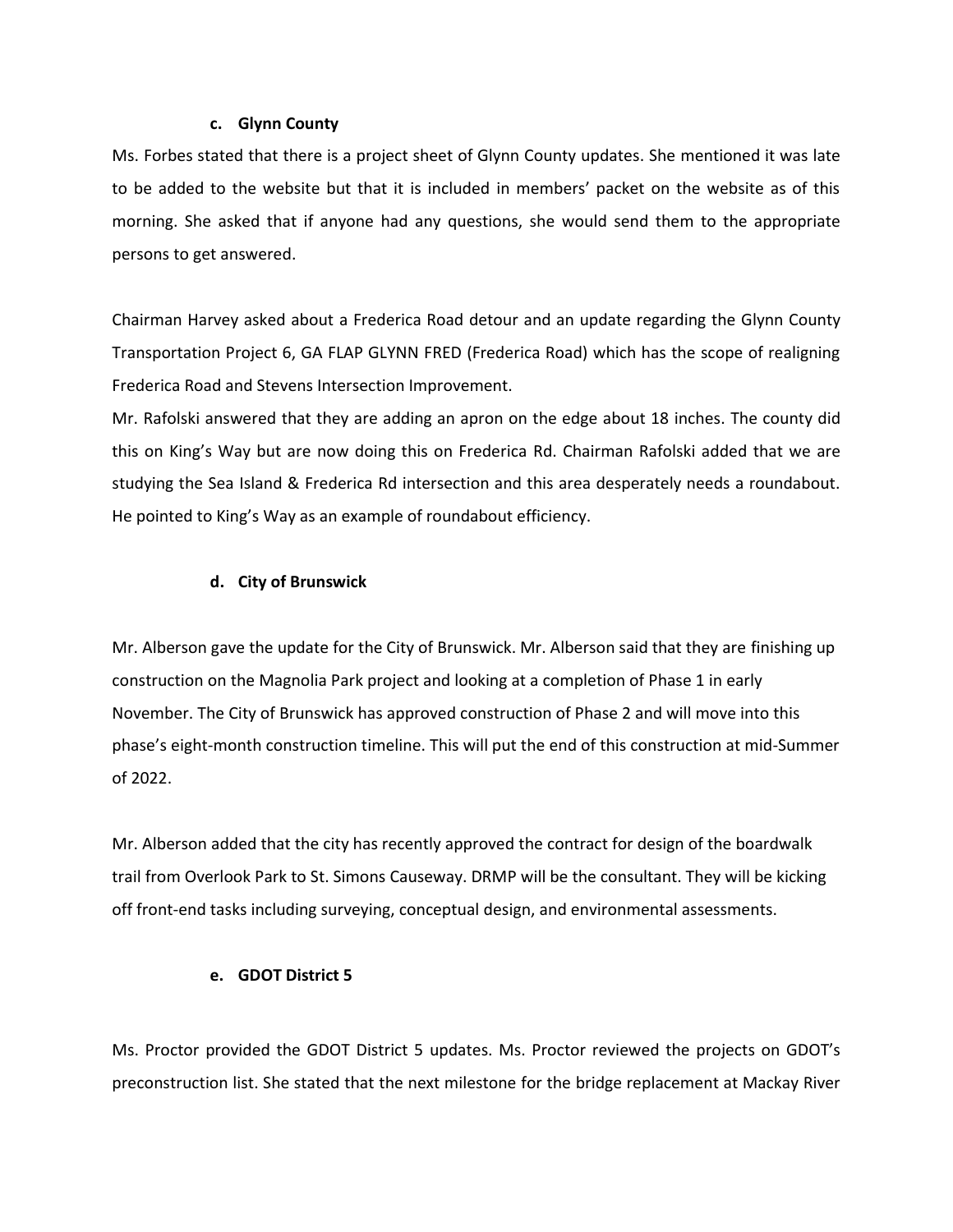is PFPR, but scoping is being reevaluated, with concerns regarding various proposed items and will have more information on them as they become finalized. The SR 25 from CR 372/Yacht RD to CR 415/Harry Driggers project is expecting to relet in November. SR 25 from CR 415/Harry Driggers to SR 99 – Phase II is anticipating a February let to shelf. The bridge replacement projects at CR 583/Sea Island RD on St. Simons Island and SR 32 @ Little Buffalo Creek 3 Miles W. of SR 27 are still in concept development. Ms. Proctor continued, mentioning that SR 25  $\omega$  SR 99 roundabout corrected FFPR plans are anticipated next month, and that SR 25 @ Darien River in Darien has gone to innovative delivery and that ROW funds are going into 2023.

The resurfacing on SR 25 Conn(Gloucester) from SR 27 to SR 25 is on schedule to start resurfacing in two weeks. Resurfacing on SR 25 from N. of SR 303 extending S. of Sidney Lanier Bridge is showing 54% completion. The resurfacing on SR 32 from Brantley Co line extending W. of SR 27 is at 86% complete. The marking upgrades SR 405/I-95 from N. of Dover Bluff Overpass extending S of US25/US341/SR27 are wrapping up at 90% and the bridge rehab on SR 27/US341 over Yellow Bluff and Burnett Creek let in August and notice to proceed was issued last month.

Ms. Martin asked for the anticipated completion time for the resurfacing of Gloucester and if this would be done in sections.

Ms. Proctor said she would check and get back to Ms. Martin.

Mr. Burr asked if he could receive a map that shows the locations of these projects.

Ms. Forbes responded that the MPO staff would work on this and get this back to Mr. Burr.

Ms. Hatcher mentioned that there is a current interactive map on the MPO website that shows projects in the TIP. A large majority of these projects would be included with the exception of the maintenance projects, but these can be added and coded for maintenance. Ms. Hatcher added that BATS staff will work with Ms. Proctor to add these maintenance projects and delineate to highlight different phases.

#### **f. Jekyll Island Authority**

Mr. Hooks provided a brief update on this agenda item. He stated that they have been able to rejuvenate, meaning new surfaces and widening over 3 miles of bike paths, and are emphasizing bike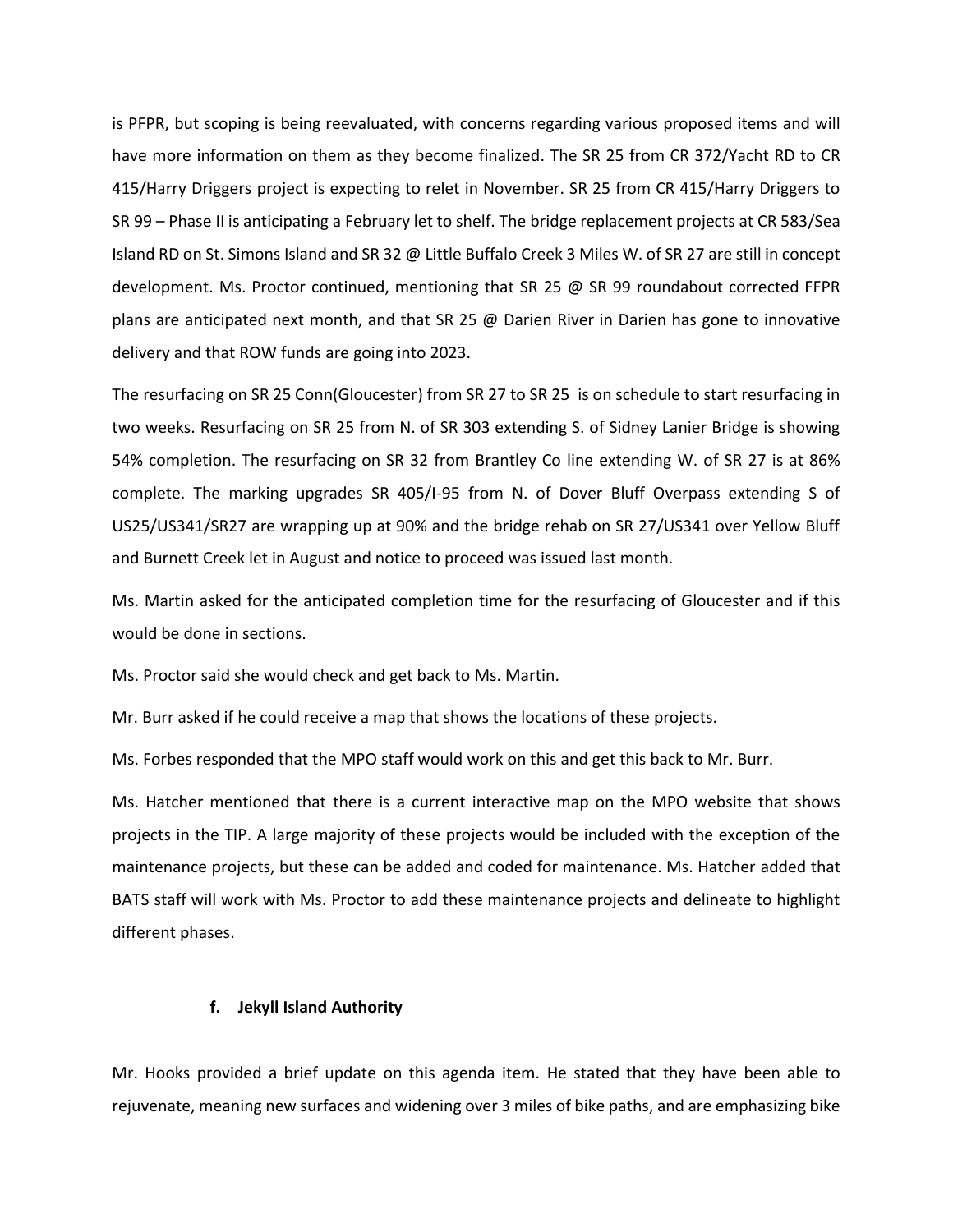paths on Jekyll Island. They will continue doing this and hopefully will soon get GDOT to complete the pathway along the causeway to connect with Brunswick and St. Simons.

#### **g. Transit Agencies**

Mr. Hunter gave the update for transit agencies. He stated that the transit study for the city has moved forward, and that the City of Brunswick has time for public feedback on potential transit options including FR and alternative methods like micro transit. There have been stakeholder interviews and a community survey on the City of Brunswick's website with an introductory video He mentioned that they've received a couple hundred responses and some good feedback from community stakeholders over the last few weeks. He asked BATS staff to let him know if they do not hear from WRA in the next few days.

Chairman Harvey asked BATS staff to get in contact with the Board of Elections since they've moved their polling places and to see how it affected people getting out to polling locations through transit.

Ms. Forbes mentioned she will do so.

Ms. Martin mentioned that she was wondering what link is going out to the MPAs and what the response has been. Mr. Hunter mentioned that we've gotten a few hundred responses and each MPA was contacted to be part of the interview process.

Ms. Forbes mentioned that she did not believe we have the CRC on the line.

## **h. Other Items**

Chairman Harvey asked if there were any members of the public on, and Ms. Forbes responded that two members of the public were on the call. He asked if there were any public comments and hearing none, he reminded those on the call that the next PC meeting will be December 13, 2021.